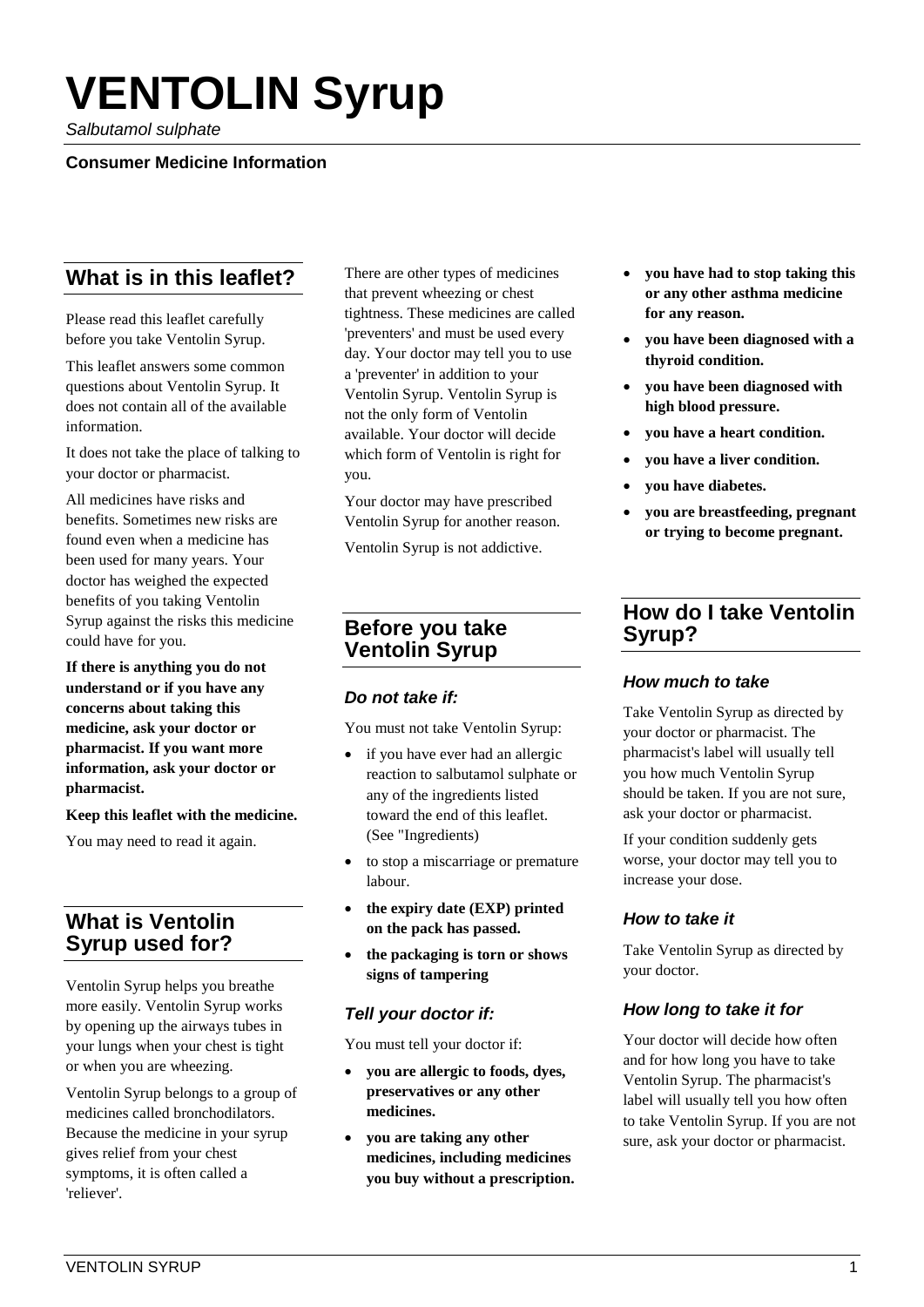**Do not stop taking Ventolin Syrup or change the dose without first checking with your doctor.**

# **What do I do if I take too much? (Overdose)**

**Immediately telephone your doctor or Poisons Information Centre (in Australia telephone 131126 and in New Zealand telephone 0800 POISON or 0800 764 766) for advice, if you think you or anyone else may have taken too much Ventolin Syrup, even if there are no signs of discomfort or poisoning. You should contact your nearest hospital emergency department without delay. You may need urgent medical attention.**

#### **If you are not sure what to do, contact your doctor, pharmacist or nearest hospital.**

Symptoms of an overdose may include:

- an increased rate of breathing due to increased acid in the blood
- nausea
- vomiting

Some side effects, for example changes in blood sugar (glucose) level or changes in blood potassium level can only be found when your doctor does tests from time to time to check your progress.

# **While you are taking Ventolin Syrup**

#### *Things you must do*

**You should only take the dose of Ventolin Syrup that is directed by the doctor or pharmacist.**

**Tell your doctor if, for any reason, you have not taken your medicine exactly as directed.**

Otherwise, your doctor may think that it was not working as it should and change your treatment unnecessarily.

#### **If you forget a dose, do not worry. Just take the next dose at the normal time.**

If your Ventolin Syrup does not help your breathing as much as usual, tell your doctor as soon as possible. If the effect of your syrup does not last as long as usual or lasts less than 3 hours, tell your doctor as soon as possible.

#### **These may be signs that your chest condition is getting worse.**

If your Ventolin Syrup is not having the same effect as before, your doctor may decide to prescribe other forms of Ventolin, or another medicine, for you to use.

This medicine is only one part of a general plan to help you manage your asthma or other chest condition. You should discuss this plan with your doctor. Ask your doctor to check your treatment regularly.

Tell your doctor if you become pregnant or are breast-feeding. Your doctor will tell you which medicine you should take. It is important that asthma is managed well during pregnancy and you should not stop your medicine without asking your doctor.

## *Things you must not do*

**Do not give this medicine to anyone else, even if their symptoms seem similar to yours.**

**Do not use Ventolin Syrup to treat any other complaints unless your doctor says to.**

## **What are the sideeffects?**

**Check with your doctor as soon as possible if you think you are experiencing any side effects or allergic reactions due to taking Ventolin Syrup, even if the problem is not listed below.**

Like other medicines, Ventolin Syrup can cause some side-effects. If they occur, they are most likely to be minor and temporary. However, some may be serious and need medical attention.

The most commonly reported sideeffects are:

- headache
- nausea
- shaky or tense feeing
- your heart beats faster than usual
- 'warm' feeling

Rare side effects are:

- muscle cramps
- restlessness

Tell your doctor or pharmacist but do not stop taking your syrup.

#### **Tell your doctor immediately if you notice any of the following:**

- **skin rash**
- **angioedema (sudden swelling under the skin)**
- **faint or dizzy feeling.**
- **wheezing, swelling of the lips/mouth, difficulty in breathing, hayfever, lumpy rash (hives) or fainting. These could be a symptom of an allergic reaction.**
- **irregular heart beat.**

**You should stop taking your Ventolin Syrup immediately.**

**In a few people, the medicine in Ventolin Syrup may affect their blood potassium and blood sugar levels. Your doctor may do tests to check this.**

This is not a complete list of all possible side-effects. Others may occur in some people and there may be some side-effects not yet known.

Tell your doctor or pharmacist if you notice any side effects from your medicine, which are not mentioned here.

**Do not be alarmed by this list of possible side-effects. You may not experience any of them.**